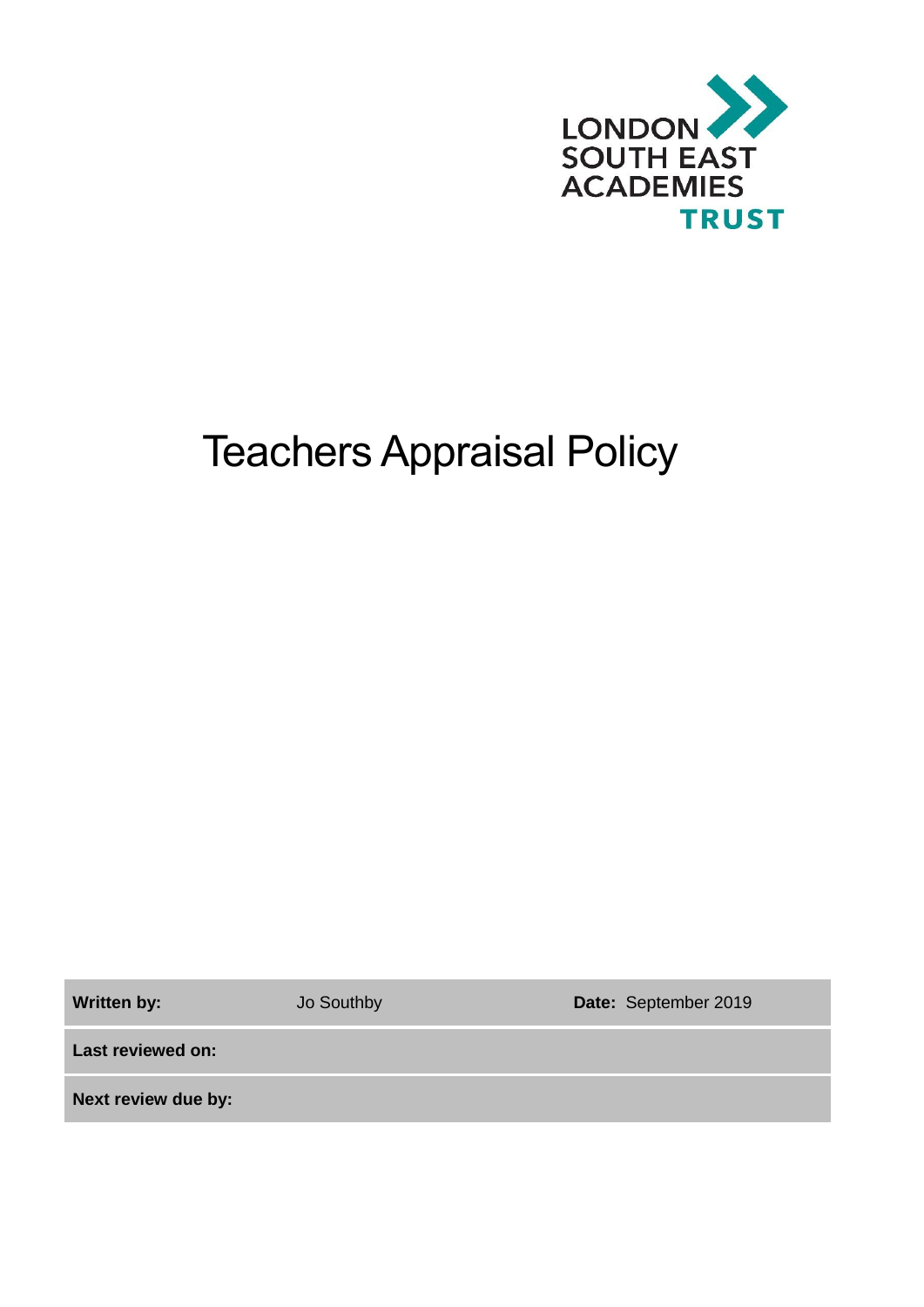# **CONTENTS**

| 1              |                                                          |
|----------------|----------------------------------------------------------|
| 2              |                                                          |
| 3              |                                                          |
| 4              |                                                          |
| 5              |                                                          |
| 6              |                                                          |
| $\overline{7}$ | REVIEWING PERFORMANCE (INCLUDING OBSERVATION PROTOCOL) 5 |
| 7.1            |                                                          |
|                |                                                          |
|                |                                                          |
|                |                                                          |
| 8              |                                                          |
| 9              |                                                          |
| 10             |                                                          |
| 11             |                                                          |
| 12             |                                                          |
| 13             |                                                          |
| 14             |                                                          |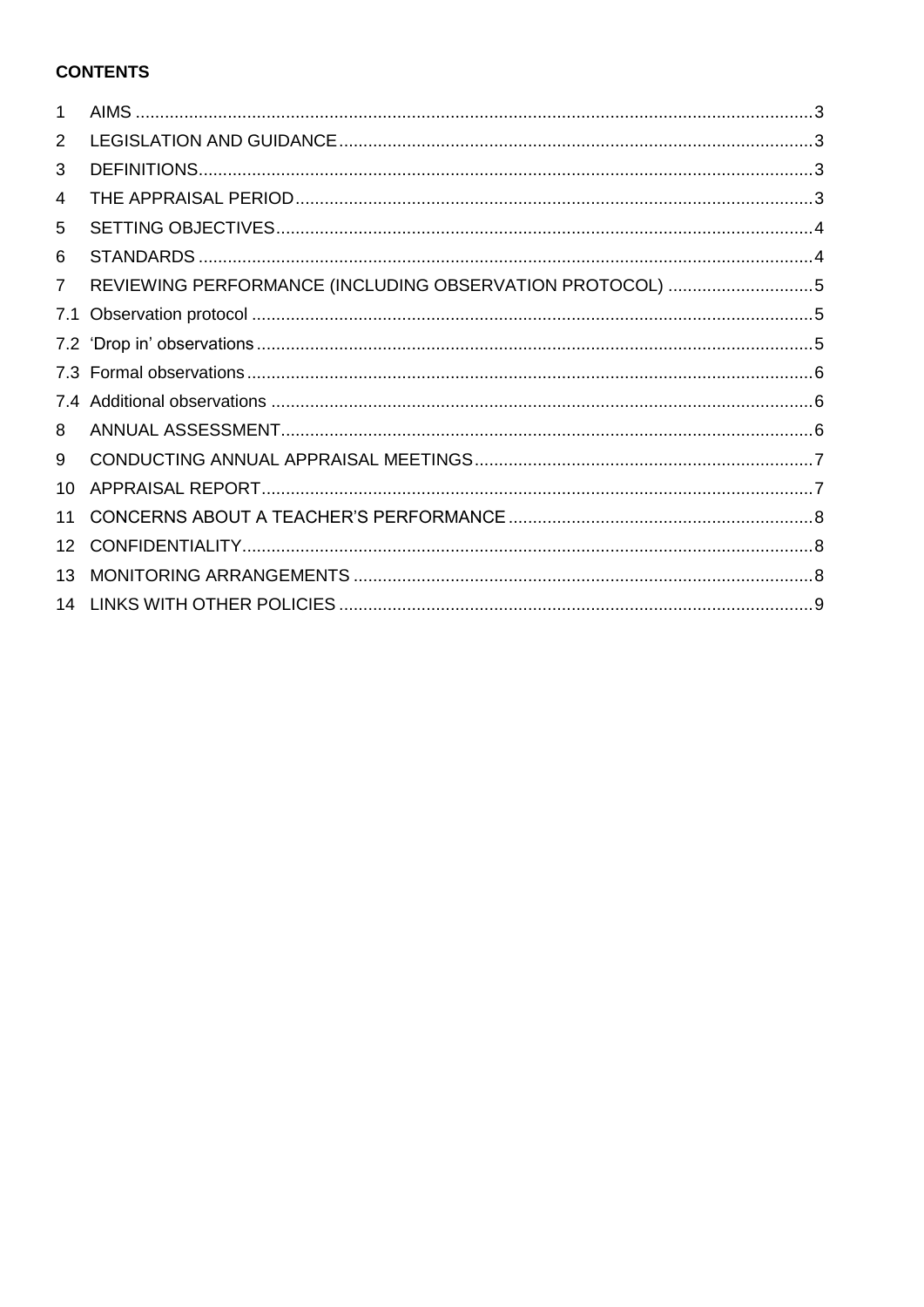# **SUBTITLE**

#### <span id="page-2-0"></span>**1 AIMS**

This policy aims to:

- Set out the arrangements for appraising teachers and other school staff, including the process and the responsibilities of individuals
- Ensure consistency and fairness across the school
- Create a process where teachers' professional development is supported and encouraged, in the context of the school's latest Ofsted report, our school improvement plan and the Teachers' **Standards**
- Ensure staff have the skills and knowledge they need to fulfil and excel in their role and provide an excellent education to our pupils

The policy applies to all staff employed by the Trust, except those on contracts of less than one term, those undergoing induction and those undergoing capability procedures.

# <span id="page-2-1"></span>**2 LEGISLATION AND GUIDANCE**

As an academy, we are free to determine our own appraisal arrangements. However, where a teacher's contract specifically incorporates conditions from The Education (School Teachers' Appraisal) [\(England\) Regulations 2012,](http://www.legislation.gov.uk/uksi/2012/115/contents/made) these will continue to apply due to [The Transfer of Undertakings](http://www.legislation.gov.uk/uksi/2006/246/contents/made)  [\(Protection of Employment\) \(TUPE\) Regulations 2006,](http://www.legislation.gov.uk/uksi/2006/246/contents/made) which protect employees' terms and conditions when a maintained school becomes an academy.

We have based this policy on the [model policy](https://www.gov.uk/government/publications/teacher-appraisal-and-capability-model-policy) produced by the Department for Education (DfE).

This policy complies with our funding agreement and articles of association.

#### <span id="page-2-2"></span>**3 DEFINITIONS**

In this policy, the term 'teacher' refers to classroom teachers, middle and senior leaders, and the Executive Head Teachers. All other staff working within the Trust who are not covered by the term "teacher" are referred to throughout this policy as "support staff" whether their role is student-facing or within a back office role.

Where relevant, we have added further detail regarding arrangements for headteachers / heads of school / executive head teachers.

#### <span id="page-2-3"></span>**4 THE APPRAISAL PERIOD**

The appraisal period will run for 12 months beginning on the first day of the autumn term. Appraisals will be held during the autumn term for all staff with any pay recommendations being taken to the Trust Board in December each year.

For teachers on fixed-term contracts of less than 12 months, the appraisal period will be determined by the duration of their contract.

Teachers who start at or leave the school during the appraisal period can have a longer or shorter appraisal period in that appraisal round.

It is intended that teachers will have had their annual appraisal meeting and received their appraisal report by 31<sup>st</sup> October.

All support staff will have had their annual appraisal meeting and received their report by  $30<sup>th</sup>$ November.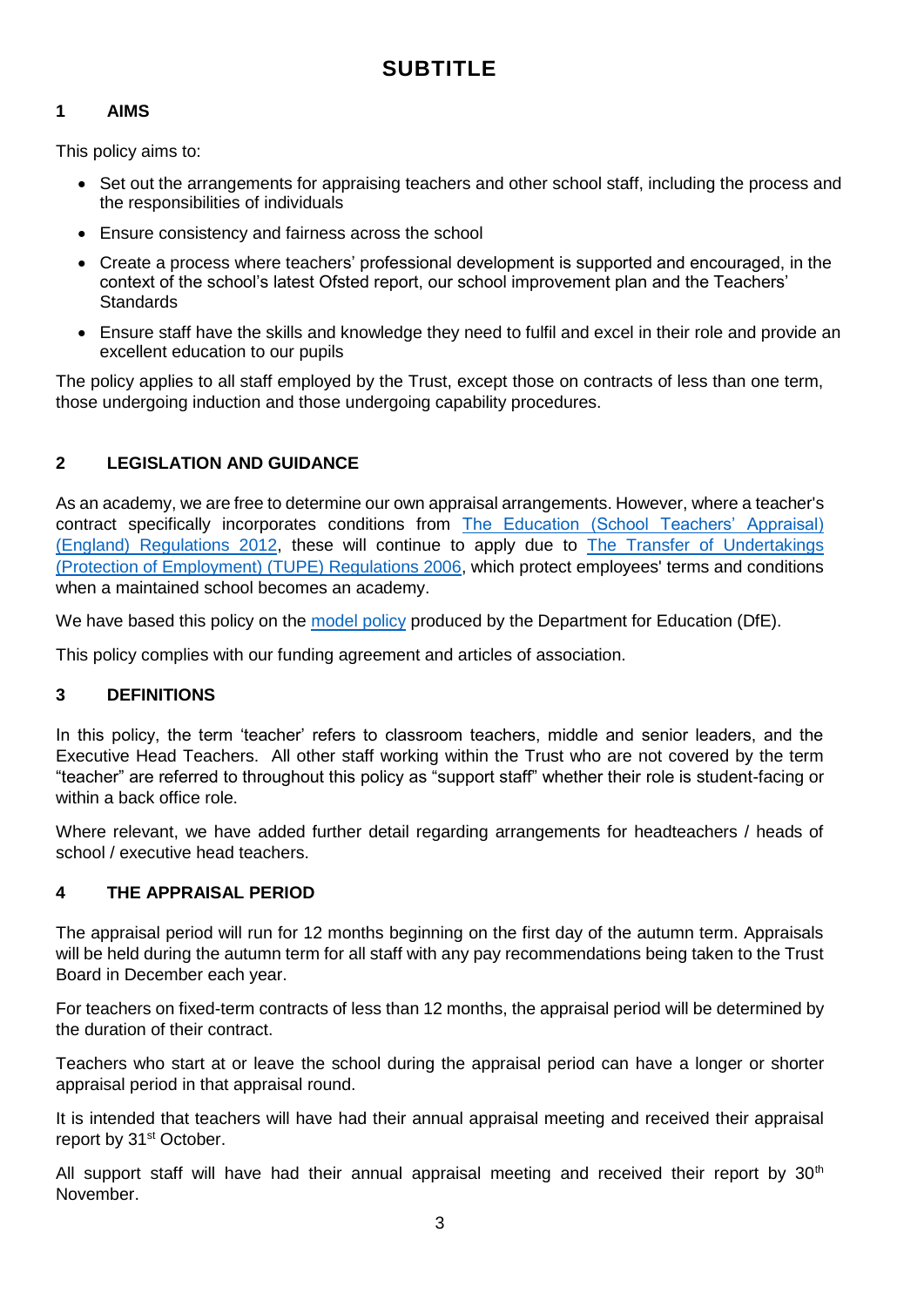The process for every hub of schools will commence with the performance management review of the executive head teachers in order that the targets set and priorities for the year are driven through those set at the highest level. Therefore, the review of the executive head teacher's performance should be completed by the end of September for each cycle. Head Teacher / Head of School reviews should immediately follow the Executive Head Teacher's review to cascade the accountability for the school improvement plan and shared objectives. All senior staff reviews must be completed by 31<sup>st</sup> December each year.

# <span id="page-3-0"></span>**5 SETTING OBJECTIVES**

Teachers' / support staff's objectives will be set before, or as soon as possible after, the start of the appraisal period.

The executive head teacher's objectives will be set by the CEO of the Trust in conjunction with the Chair of the Trust and Chair of the Local Governing Body with the external advisor (SIP) also involved and providing advice and support to the panel.

The headteacher's or heads of school's objectives will be set by the governing board in consultation with the external adviser (see section 9 for more information on appointing an external adviser).

Objectives will:

- Contribute to improving the education of pupils at the school and the implementation of any school improvement plans. To ensure this happens, the Head of School will quality assure all objectives against the school improvement plan
- Be specific, measureable, achievable, realistic and time-bound (SMART)
- Be appropriate to the teacher's or support staff's role and career experience
- Be revised if circumstances change throughout the year

When objectives are set, teachers will also be informed of the standards their performance will be judged against.

The appraiser and staff will seek to agree the objectives but, if that is not possible, the appraiser will determine the objectives.

Appraisal of staff will include the following:

- Teacher standards / job role and job description criteria.
- Attendance and punctuality.
- Pupil progress and outcomes.
- Whole school priorities and the contribution of the individual to the culture, ethos and vision of the organization.

#### <span id="page-3-1"></span>**6 STANDARDS**

Teachers will be assessed against the Teachers' [Standards.](https://www.gov.uk/government/publications/teachers-standards) The headteacher, and other school leaders where relevant, will also be assessed against the [National Standards of Excellence for](https://www.gov.uk/government/publications/national-standards-of-excellence-for-headteachers)  [Headteachers.](https://www.gov.uk/government/publications/national-standards-of-excellence-for-headteachers)

Teachers' performance will also be assessed against the career stage expectations that we have developed.

Support staff will be assessed against the overall expectations of the Code of Conduct, the TA or HLTA Standards as appropriate, against their own job description for the role they are in and alongside the School Improvement Plan or Service Development Plan.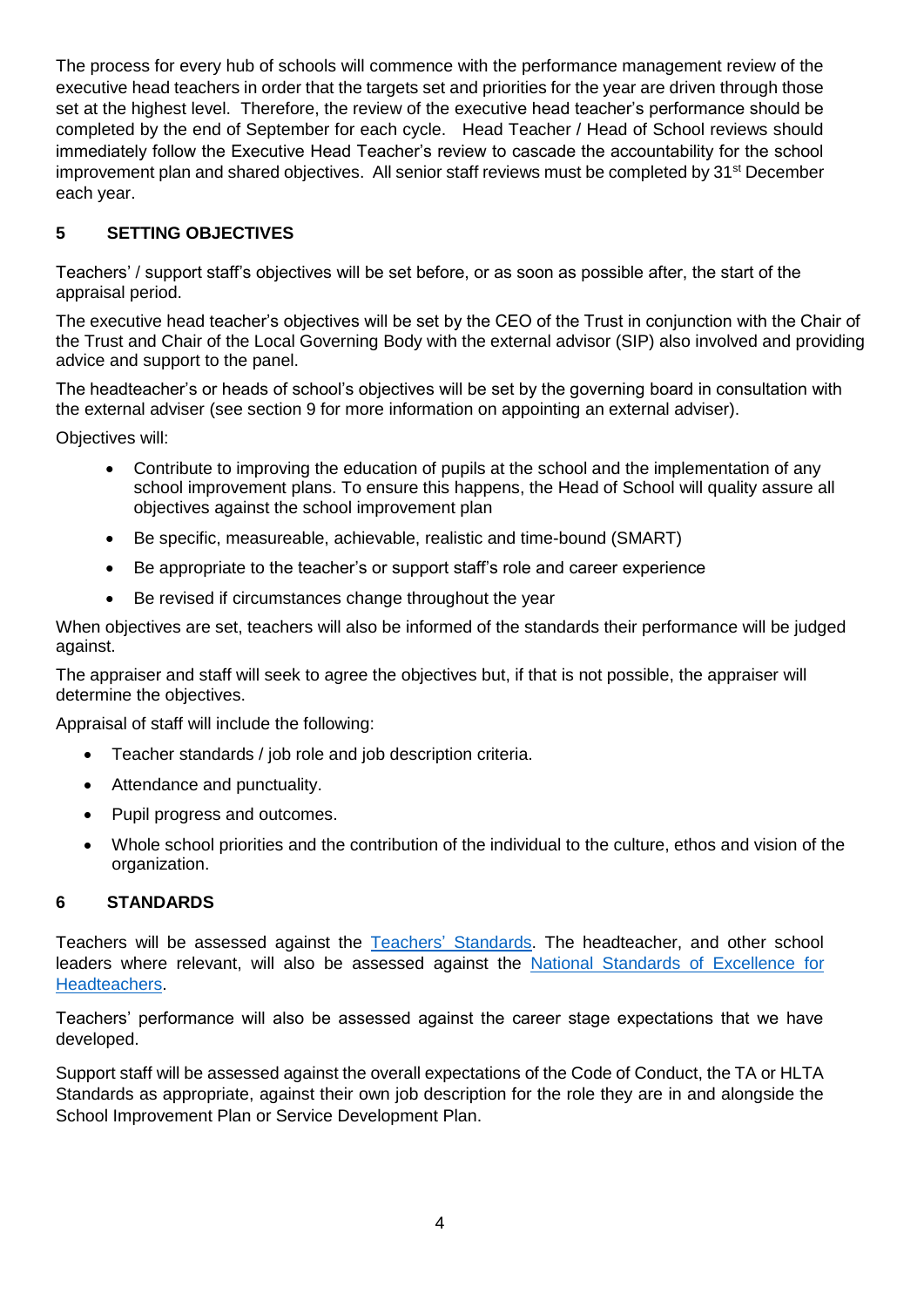#### <span id="page-4-0"></span>**7 REVIEWING PERFORMANCE (INCLUDING OBSERVATION PROTOCOL)**

We will use a range of evidence to judge a teacher's performance:

- Formal and informal lesson observations including learning walks and "drop ins".
- Observations and results from wider school activities, if applicable
- Performance of their pupils (including data for progress, behaviour and attendance).
- Reviews of planning and marking
- Parent and pupil voice, if applicable
- Stakeholder feedback.

#### <span id="page-4-1"></span>**7.1 OBSERVATION PROTOCOL**

We believe that observations are an important way of assessing teachers' performance as well as the performance of staff involved in direct classroom or pupil work. They can help identify staff's strengths and areas for improvement, and can help us identify areas of good practice that can be shared across the school.

There will be both formal and 'drop in' observations. Observations will also include "learning walks" undertaken by senior staff. Teachers with responsibilities outside the classroom will also have these responsibilities observed.

All observations will:

- Be carried out in an objective, fair, professional and supportive manner
- Be carried out by teachers with Qualified Teacher Status (unless the observation is related to support staff in which case it can be undertaken by a non-qualified senior member of staff).
- Provide constructive feedback
- Remain confidential to those who need to know details as part of their jobs

#### <span id="page-4-2"></span>**7.2 'DROP IN' OBSERVATIONS**

Drop-in observations will usually be conducted by the Head of School / Executive Head Teacher / SENCO / Deputy or Assistant Head Teacher in order to monitor the quality of teaching and learning.

Notice of 'drop in' observations will be given where written feedback is provided to the staff member. Where feedback is verbal there will no notice given.

They will usually last around 5-15 minutes, and may involve the observer talking to pupils and looking at their work.

The frequency will depend on the individual teacher / staff member and the school's needs at the time.

Generally, verbal feedback will be given the following day.

We will use all reasonable endeavours to provide written feedback within 5 working days.

Please note that we also carry out drop-in observations where fellow teachers observe a lesson for their own professional development. Notice may not be given and evidence will not be used as part of the appraisal process.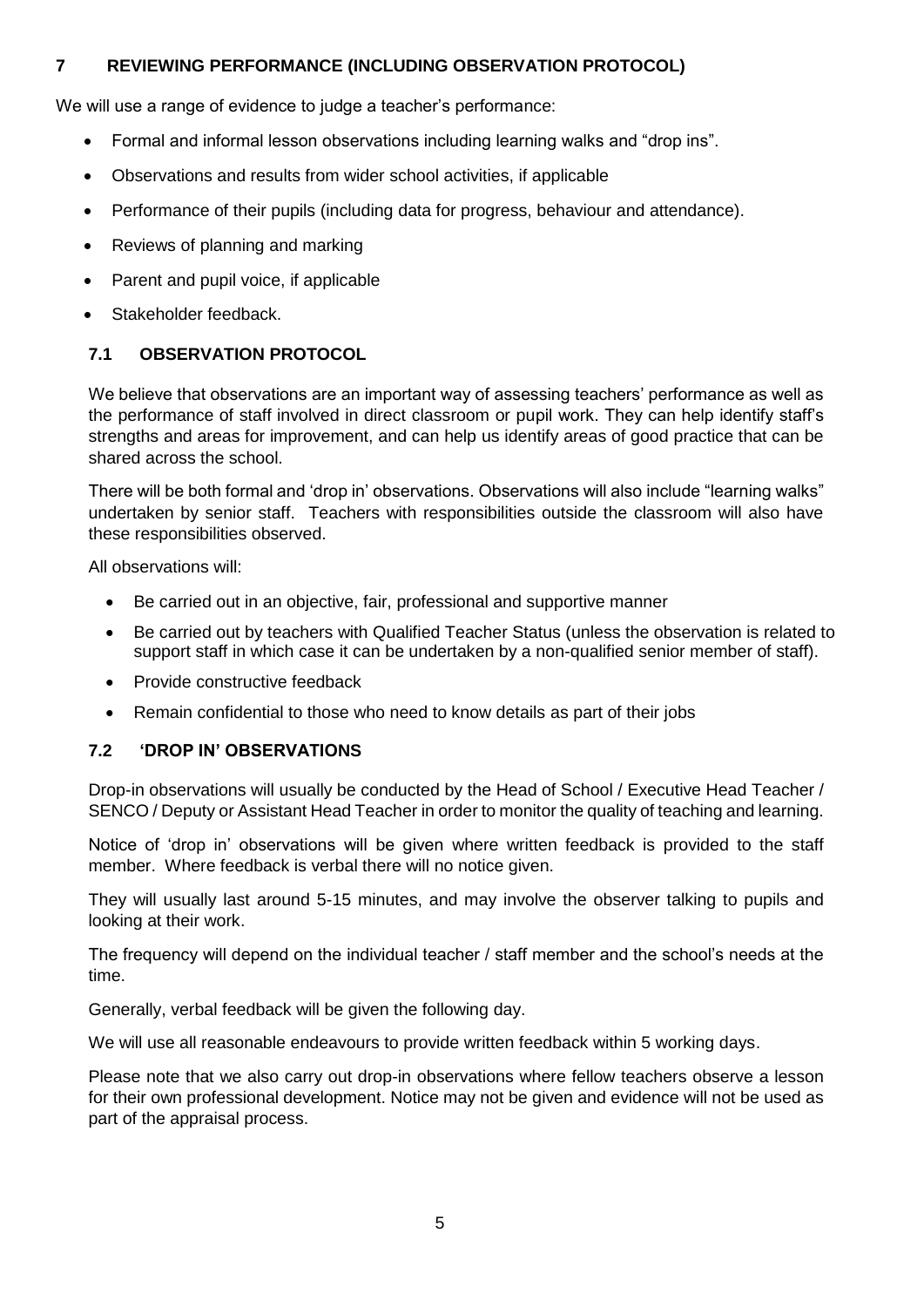#### <span id="page-5-0"></span>**7.3 FORMAL OBSERVATIONS**

The purpose of formal observations is to assess the teacher's performance and progress against their objectives and the relevant standards.

The number of formal observations will be agreed with the teacher during their appraisal meeting, and will be determined by the teacher's individual circumstances and the needs of the school at the time.

For example, NQTs and less experienced teachers who have recently started at the school will receive a number of formal observations to establish their strengths and areas for development. A very experienced teacher will typically receive fewer observations.

Teachers will not receive more than three formal observations over the year unless it is mutually agreed between the observer and teacher that an additional observation would provide a more accurate and fair picture of performance.

Generally, verbal feedback will be given the following day.

We will use all reasonable endeavours to provide written feedback within 5 working days.

#### <span id="page-5-1"></span>**7.4 ADDITIONAL OBSERVATIONS**

Additional formal observations will take place if:

- The teacher requests them
- There are concerns that the teacher's performance is not up to standard (this may be triggered by poorly performing or poorly behaved pupils)
- The teacher is subject to formal capability proceedings

The above protocols will still apply to these additional observations.

#### <span id="page-5-2"></span>**8 ANNUAL ASSESSMENT**

Performance will be reviewed and addressed on a regular basis throughout the year in termly meetings with the teacher's or staff member's line manager. Where there are significant concerns during the year, the member of staff should be informed and, where informal support is not seen to rectify the situation, a support plan should be put in place to clarify to all parties the actions which need to be taken to improve performance. This process is outlined in full in the Trust Capability Policy.

The appraisal meeting is the end point of the annual appraisal process and will take place in the autumn term. In this meeting, the appraiser will:

- Review the relevant evidence
- Assess performance in the appraisal period against the relevant standards or against the school priorities and individual job description.
- Assess performance in the appraisal period against objectives
- Discuss the teacher's / support staff's professional development needs and identify action that should be taken
- Discuss the teacher's / support staff's wellbeing, career aspirations and any difficulties they may be facing
- If necessary, discuss the teacher's / staff's underperformance and put a plan in place to address it. They should also inform the member of staff that if performance does not improve, capability proceedings may begin, where applicable.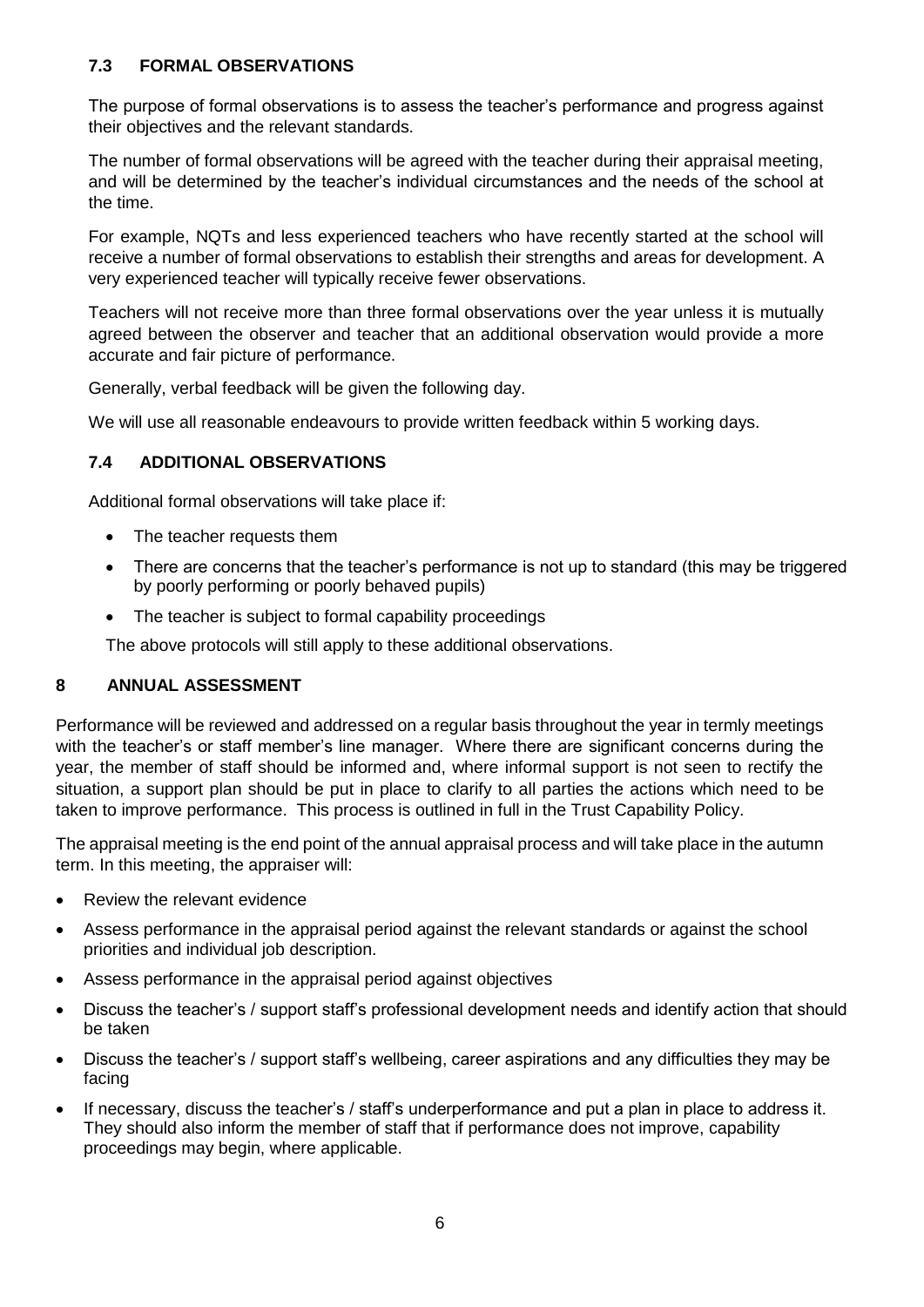#### <span id="page-6-0"></span>**9 CONDUCTING ANNUAL APPRAISAL MEETINGS**

The executive head teacher's appraisal meeting will be conducted by the CEO, Chair of the Trust Board, SIP / External Advisor and Chair of the local governing board. To support the appraisal of the executive head teacher and head teachers / heads of school within the Trust, the Trust Board will appoint an external adviser with relevant skills and experience. The adviser may be from the local authority, a neighbouring local authority, or an external consultant.

Where the executive head teacher wishes to appeal the decision of the panel, a sub-group must be established which includes the Vice Chair of the Trust Board and Vice Chair of the Local Governing Body plus one additional governor (not including any staff governors).

The appraisal for the Heads of School / Head Teachers will be conducted by the Executive Head Teacher and Chair of the Local Governing Body with the support of the appointed external advisor.

There must also be two non-staff governors, including the vice-chair, who are not involved in the appraisal whatsoever, to enable them to sit on an appeals panel if necessary.

The executive head teacher will meet with Heads of School / head teachers to agree who will appraise teachers and support staff in each school. Unless there is a good reason not to, this will normally be the teacher's / support staff's line manager. By way of example, a 'good reason' could be a poor or deteriorating working relationship between the staff member and line manager, including where a formal grievance has been lodged by the teacher / support staff citing their line manager. For staff who are working within a specific department or service (non-teachers), the Head of Service will conduct all performance management meetings.

All appraisers will be provided with appropriate internal training. In order to ensure equity in the process, an audit of the process will take place across the Trust organized by the Executive Head Teacher within each hub. This audit may include observation of appraisal meetings (with the agreement of the staff member involved), review of appraisal paperwork and a feedback exercise on the experience from staff.

Appraisal meetings will take place within the teacher's normal working hours and will typically last for at least an hour. Scheduling appraisal meetings for an hour and a half is therefore recommended. Support staff meetings may be shorter depending on the role of the staff member and meetings should be scheduled for between 45 minutes and an hour and a half depending on the level of responsibility of the staff member.

#### <span id="page-6-1"></span>**10 APPRAISAL REPORT**

Staff will be provided with a written report of their appraisal. The report will be completed by the person who conducted the appraisal. We will use all reasonable endeavours to complete this within 5 working days.

This will include:

- An assessment of the teacher's performance against their objectives and the relevant standards / an assessment of the staff member's performance against their objectives and their job description.
- An assessment of the teacher's/ support staff's training and development needs, and the action that should be taken to address them

There will be space in the report for the teacher's or staff member's own comments. Staff are expected to complete a self review against their targets and provide evidence of how they have met them in preparation for their appraisal meeting. This self-review should be added to the final report.

After the report has been issued, we will offer review meetings where staff can discuss the contents of their report if they wish.

Staff will sign the appraisal report to say they have seen it and agree with its content.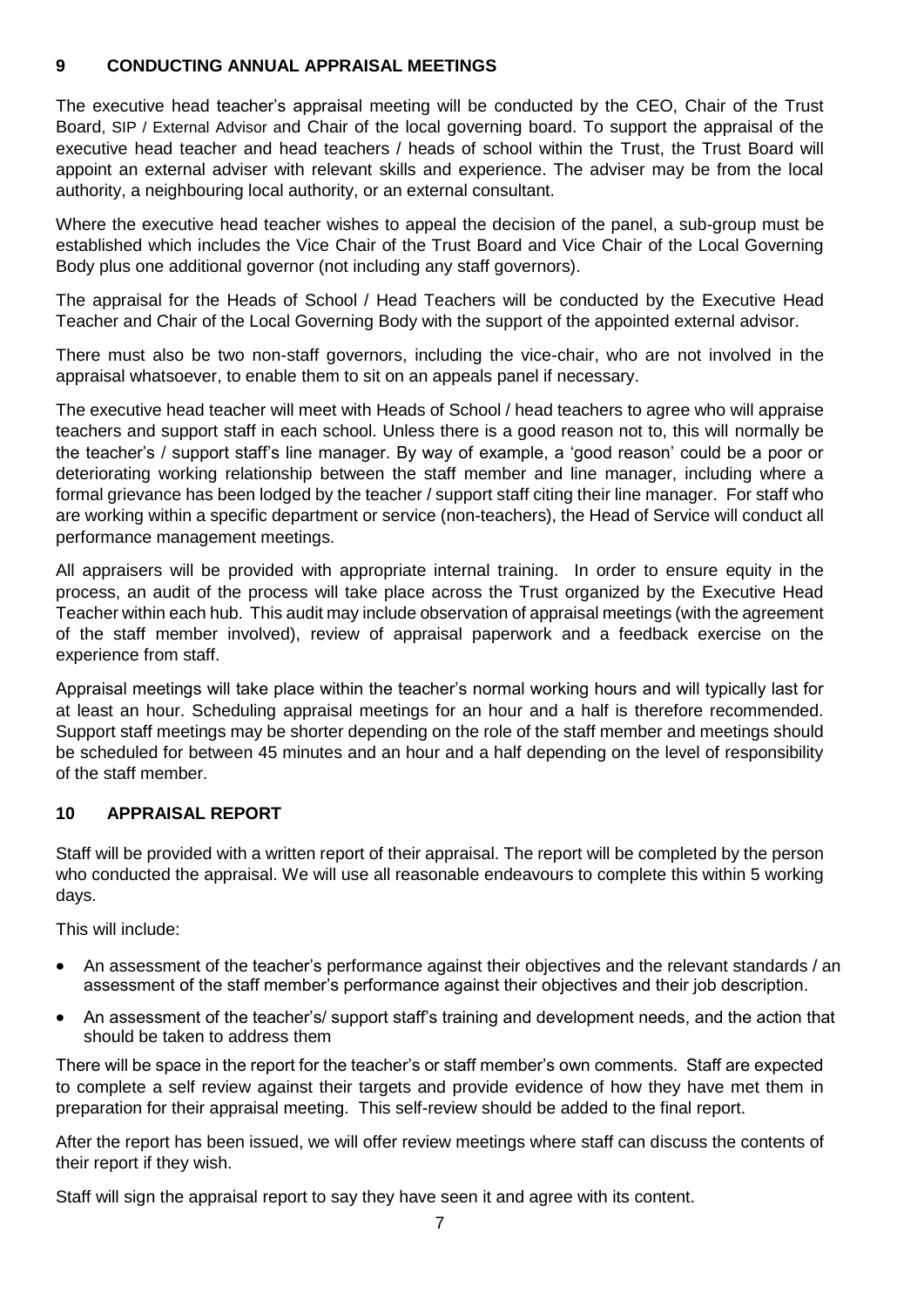Pay recommendations will be based on staff fully meeting their targets (exceptional circumstances and local context may be taken into account in some cases where it has not been possible for the member of staff to meet their targets due to situations outside of their control). It is expected that staff fully meet targets in order for any pay review to be considered. Heads of School / Service prepare a recommendations report for a meeting with the Executive Head Teacher where they as a group to review pay recommendations and refer recommendations to the Local Governing Body for approval who then present their own recommendations to the Trust Board for final decision and ratification. The group meeting within each hub provides an additional layer of scrutiny and ensures fairness across a group of Trust schools.

Staff can appeal to the Executive Head Teacher, and the Executive Head Teacher can appeal to the Chair of the Local Governing Body, if they disagree with the contents of the report and the pay recommendation it makes. However, overall final decision on any pay review sits with the Trust Board and within the Group Board structure (please refer to the Trust Board Pay Policy).

A template appraisal report can be found in appendix 2. This may be used by Trust schools unless there is a local template in place which fully adheres to the expectations of this policy.

#### <span id="page-7-0"></span>**11 CONCERNS ABOUT A TEACHER'S PERFORMANCE**

If it becomes clear a teacher is having difficulties at any point during the appraisal period, they will be provided with additional support (documented in a Professional Support Plan or Professional Improvement Plan).

This will begin with a meeting with their line manager, where the problem will be discussed and potential solutions identified. Where there are continuing concerns which cannot be addressed through direct discussion or it is agreed that the member of staff requires a more structured approach to support, a Professional Support Plan / Professional Improvement Plan will be initiated which is more formal and involves clear targets and outcomes.

The nature of the support will be based on the individual's circumstances. For example, teachers whose difficulties are linked to a long-term health condition may be referred to the occupational health service. Teachers new to the school may be given a mentor or coach with performance addressed through the probationary procedure.

The concerns may be of a nature that would usually involve beginning the capability procedure. In these cases, refer to our capability policy. However, it is expected that the majority of performance issues be addressed initially through direct conversation, followed up if necessary by a Professional Support Plan / PIP and progressed to capability processes where insufficient improvement is observed.

#### <span id="page-7-1"></span>**12 CONFIDENTIALITY**

The appraisal process and relevant documents are strictly confidential. Only staff members who need the information in order to do their jobs will have access to the information.

Appraisal information will be anonymised when information is reported to the governing board or Trust Board.

Appraisal records will be kept securely in the teacher's personnel file.

#### <span id="page-7-2"></span>**13 MONITORING ARRANGEMENTS**

The Executive Head Teacher's Hub Appraisal Meeting provides a forum for audit and monitoring of the appraisal process. Additionally, the governing board will monitor and review the effectiveness of the appraisal arrangements through meeting with the Executive Head Teacher and looking at audit processes as outlined earlier in this policy.

This policy will be reviewed every 3 years.